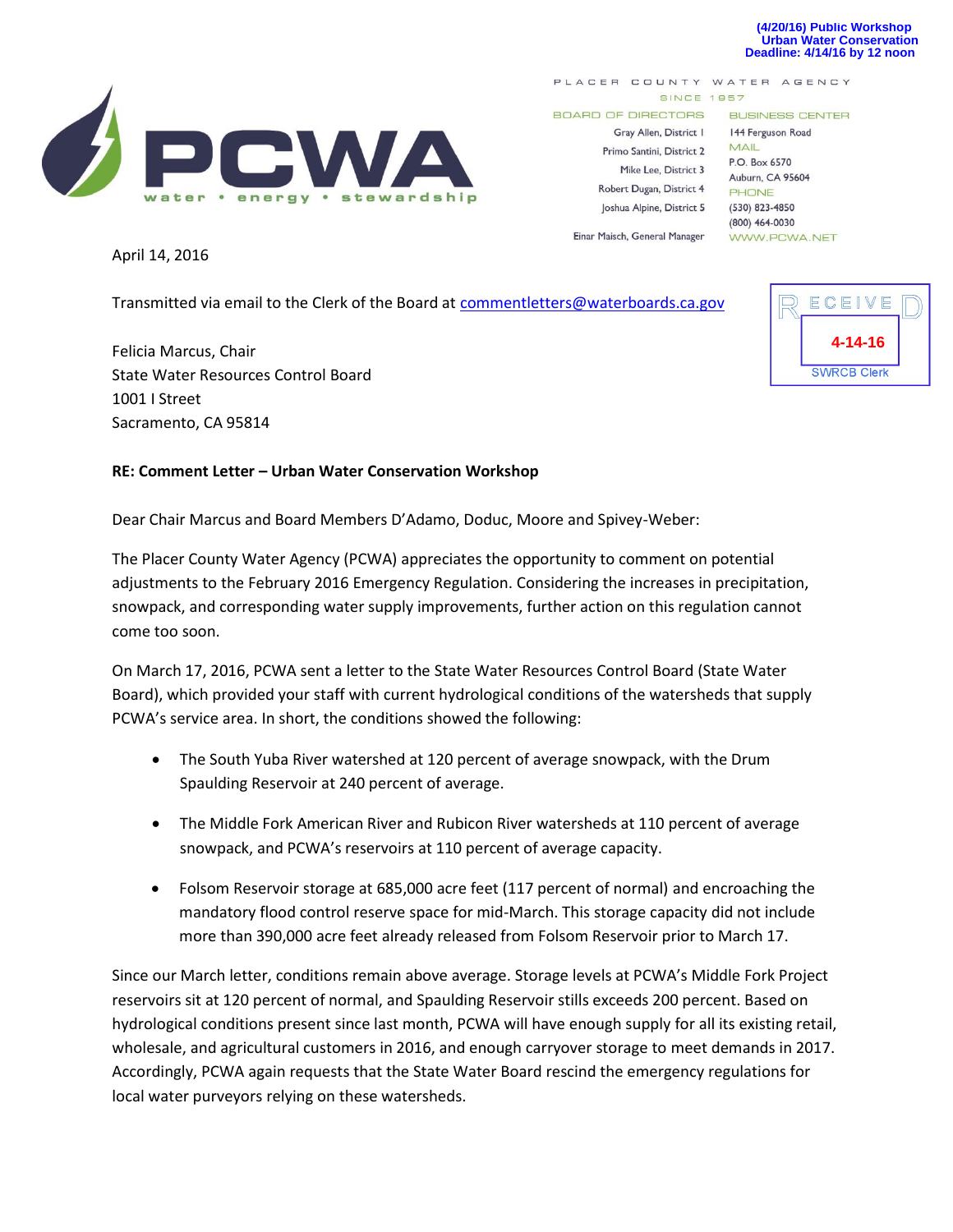Felicia Marcus, Chair Page 2 April 14, 20165

To better understand our local hydrological conditions and corresponding water supply, please see the figure below, which contrasts precipitation measurements with the drought monitor. Responses to the specific questions posed in the Notice of Public Workshop follow: